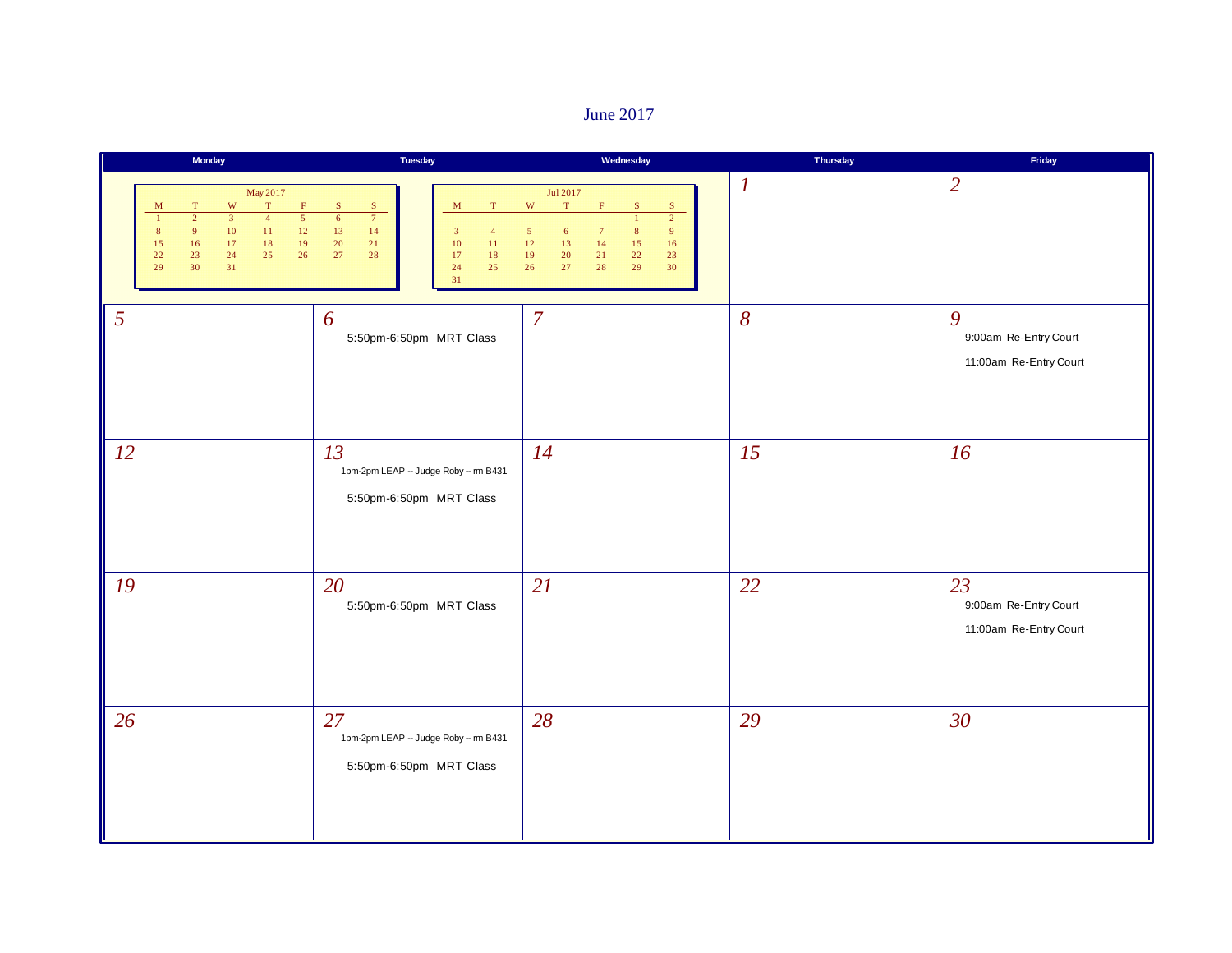# July 2017

| <b>Monday</b>  | Tuesday                                                                                                 | Wednesday                                                                                                                                                                                                                                                            | Thursday                                                                                                                                                                                                                                                                                                          | Friday                                                                              |
|----------------|---------------------------------------------------------------------------------------------------------|----------------------------------------------------------------------------------------------------------------------------------------------------------------------------------------------------------------------------------------------------------------------|-------------------------------------------------------------------------------------------------------------------------------------------------------------------------------------------------------------------------------------------------------------------------------------------------------------------|-------------------------------------------------------------------------------------|
| $\mathfrak{Z}$ | $\overline{4}$<br>5:50pm-6:50pm MRT Class                                                               | 5                                                                                                                                                                                                                                                                    | 6                                                                                                                                                                                                                                                                                                                 | $\overline{7}$<br>9:00am Re-Entry Court<br>11:00am Re-Entry Court                   |
| 10             | 11<br>1pm-2pm LEAP -- Judge Roby -- m B431<br>5:50pm-6:50pm MRT Class                                   | 12                                                                                                                                                                                                                                                                   | 13<br>9:00am - 12:00pm SHIFT Session                                                                                                                                                                                                                                                                              | 14                                                                                  |
| 17             | 18<br>5:50pm-6:50pm MRT Class                                                                           | 19                                                                                                                                                                                                                                                                   | 20                                                                                                                                                                                                                                                                                                                | 21<br>9:00am Re-Entry Court<br>11:00am Re-Entry Court                               |
| 24             | 25<br>1pm-2pm LEAP - Judge Roby -- m B431<br>5:50pm-6:50pm MRT Class                                    | 26                                                                                                                                                                                                                                                                   | 27                                                                                                                                                                                                                                                                                                                | 28                                                                                  |
| 31             | $\mathbf M$<br>$\mathbf T$<br>$5\phantom{.0}$<br>$\epsilon$<br>$12\,$<br>13<br>19<br>20<br>$27\,$<br>26 | Jun 2017<br>W<br>T<br>$\mathbf S$<br>$\mathbf S$<br>$\overline{3}$<br>$\overline{4}$<br>$\overline{2}$<br>$\mathbf{1}$<br>10<br>$7\phantom{.0}$<br>9<br>8 <sup>2</sup><br>$ 11\rangle$<br>14<br>15<br>16<br>17<br>18<br>23<br>24<br>21<br>22<br>25<br>28<br>29<br>30 | Aug 2017<br>$\mathbf T$<br>$\ensuremath{\text{W}}$<br>$\mathbf M$<br>$\mathbf T$<br>F<br>$\overline{2}$<br>$\overline{3}$<br>$\overline{4}$<br>$\mathbf{1}$<br>9<br>10<br>$11\,$<br>$7\phantom{.0}$<br>8 <sup>1</sup><br>14<br>15<br>16<br>17<br>$18\,$<br>$25\,$<br>21<br>22<br>23<br>24<br>29<br>30<br>31<br>28 | ${\bf S}$<br>$\mathbf S$<br>$\overline{5}$<br>6<br>12<br>13<br>19<br>20<br>26<br>27 |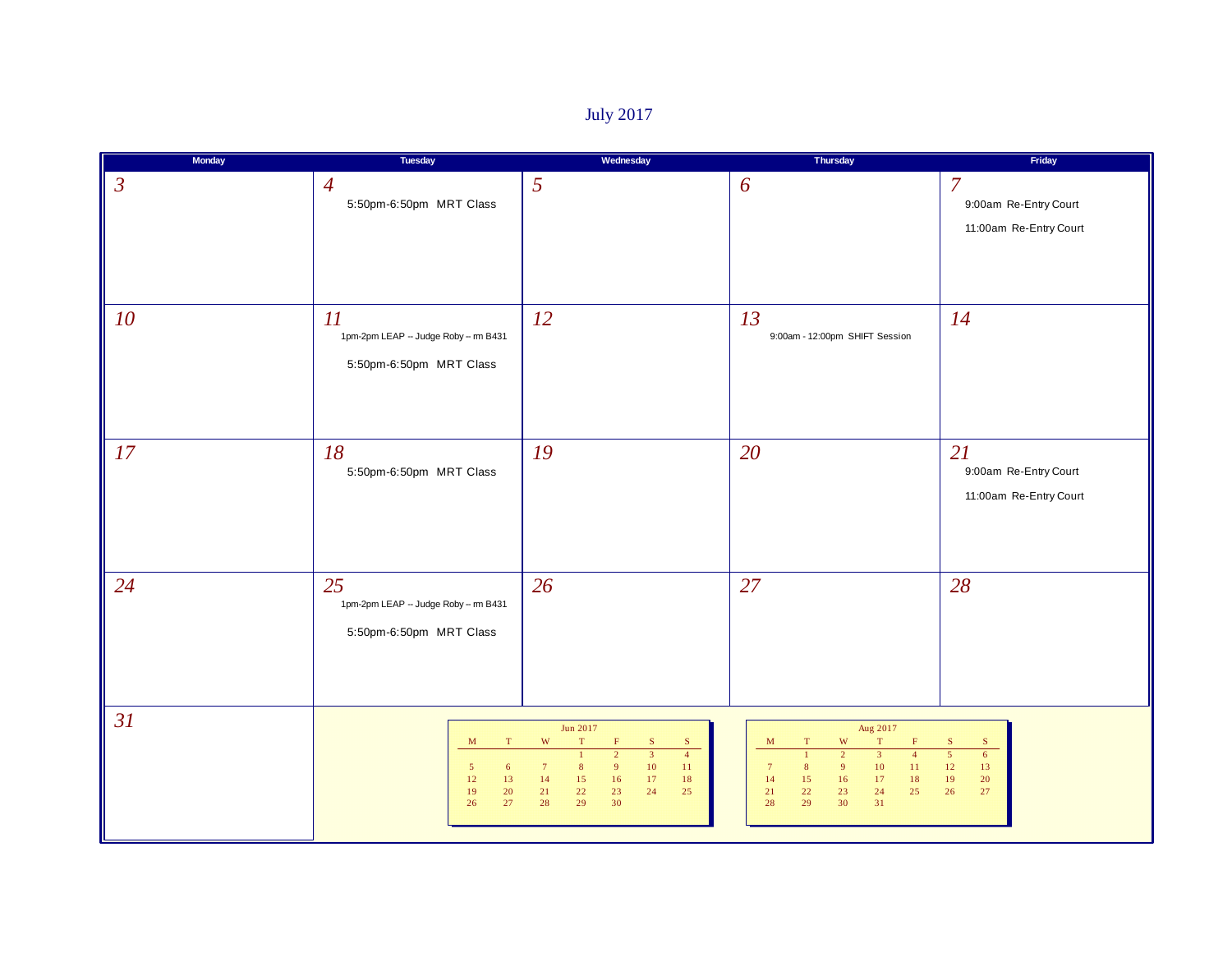# August 2017

| Monday                                                                                                                                                                        | Tuesday                                                              | Wednesday      | Thursday       | Friday                                                                                                                                                                                                                                                                                   |
|-------------------------------------------------------------------------------------------------------------------------------------------------------------------------------|----------------------------------------------------------------------|----------------|----------------|------------------------------------------------------------------------------------------------------------------------------------------------------------------------------------------------------------------------------------------------------------------------------------------|
| Jul 2017<br>M T W T F<br>$S$ $S$<br>$\overline{2}$<br>9<br>3<br>13<br>16<br>10<br>12<br>14<br>15<br>22 23<br>17<br>19<br>20<br> 21 <br>18<br>24  25  26  27  28  29  30<br>31 | $\boldsymbol{l}$<br>5:50pm-6:50pm MRT Class                          | $\overline{2}$ | $\mathfrak{Z}$ | $\overline{4}$<br>9:00am Re-Entry Court<br>11:00am Re-Entry Court                                                                                                                                                                                                                        |
| $\overline{7}$                                                                                                                                                                | 8<br>1pm-2pm LEAP -- Judge Roby -- m B431<br>5:50pm-6:50pm MRT Class | 9              | 10             | 11                                                                                                                                                                                                                                                                                       |
| 14                                                                                                                                                                            | 15<br>5:50pm-6:50pm MRT Class                                        | 16             | 17             | 18<br>9:00am Re-Entry Court<br>11:00am Re-Entry Court                                                                                                                                                                                                                                    |
| 21                                                                                                                                                                            | 22<br>1pm-2pm LEAP - Judge Roby - m B431<br>5:50pm-6:50pm MRT Class  | 23             | 24             | 25                                                                                                                                                                                                                                                                                       |
| 28                                                                                                                                                                            | 29<br>5:50pm-6:50pm MRT Class                                        | 30             | 31             | Sep 2017<br>$\begin{array}{cccc} \mathbf{M} & \mathbf{T} & \mathbf{W} & \mathbf{T} \end{array}$<br>$\,$ F<br>S.<br>$\mathbf{S}$<br>$\overline{3}$<br>10<br>-6<br>16 17<br>12<br>13<br>11<br>14<br>15<br> 21 <br>23 24<br>19<br><b>20</b><br>22<br>18<br>29<br>30<br>26<br>27<br>28<br>25 |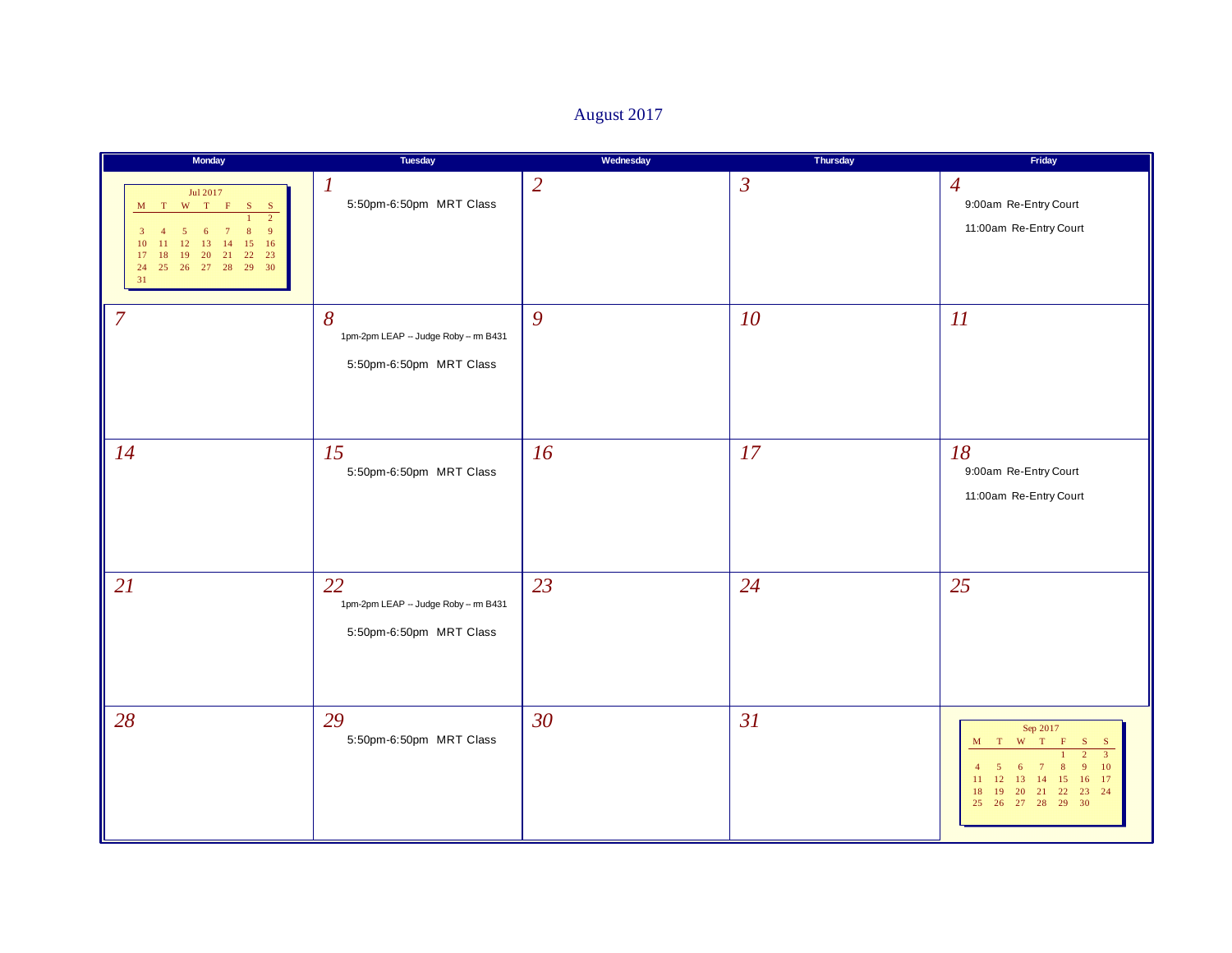### September 2017

| Monday                                                                   | Tuesday                                                                                                                                                                                                                                                                                                  | Wednesday                                                                                                                                                                                                                                                                                   | Thursday                                                                                                     | Friday                                                                       |
|--------------------------------------------------------------------------|----------------------------------------------------------------------------------------------------------------------------------------------------------------------------------------------------------------------------------------------------------------------------------------------------------|---------------------------------------------------------------------------------------------------------------------------------------------------------------------------------------------------------------------------------------------------------------------------------------------|--------------------------------------------------------------------------------------------------------------|------------------------------------------------------------------------------|
| M<br>T<br>$\mathbf{1}$<br>7<br>8<br>14<br>15<br>$21\,$<br>22<br>28<br>29 | Aug 2017<br>$\mathbf W$<br>T<br>$\mathbf F$<br>$\mathbf S$<br>S<br>$\overline{2}$<br>$\overline{3}$<br>$\overline{5}$<br>$\overline{4}$<br>$6\overline{6}$<br>$\overline{9}$<br>$10\,$<br>$11\,$<br>$12$<br>$13\,$<br>$16$<br>$17\,$<br>18<br>19<br>20<br>$23\,$<br>27<br>24<br>$25\,$<br>26<br>30<br>31 | Oct 2017<br>$\mathbf{W}$<br>$\mathbf T$<br>$\mathbf T$<br>$\mathbf F$<br>M<br>$\overline{2}$<br>$\overline{3}$<br>$\overline{4}$<br>$\mathfrak{s}$<br>$6\phantom{.}6$<br>10<br>11<br>12<br>9 <sup>°</sup><br>13<br>19<br>16<br>17<br>18<br>20<br>$23\,$<br>25<br>26<br>27<br>24<br>30<br>31 | $\mathbf S$<br>$\mathbf S$<br>$\mathbf{1}$<br>$\bf 8$<br>$7\phantom{.0}$<br>14<br>15<br>21<br>22<br>28<br>29 | $\boldsymbol{\mathit{1}}$<br>9:00am Re-Entry Court<br>11:00am Re-Entry Court |
| $\overline{4}$                                                           | 5<br>5:50pm-6:50pm MRT Class                                                                                                                                                                                                                                                                             | 6                                                                                                                                                                                                                                                                                           | $\overline{7}$                                                                                               | $\delta$                                                                     |
| 11                                                                       | 12<br>1pm-2pm LEAP - Judge Roby -- m B431<br>5:50pm-6:50pm MRT Class                                                                                                                                                                                                                                     | 13                                                                                                                                                                                                                                                                                          | 14                                                                                                           | 15<br>9:00am Re-Entry Court<br>11:00am Re-Entry Court                        |
| 18                                                                       | 19<br>5:50pm-6:50pm MRT Class                                                                                                                                                                                                                                                                            | 20                                                                                                                                                                                                                                                                                          | 21                                                                                                           | 22                                                                           |
| 25                                                                       | 26<br>1pm-2pm LEAP - Judge Roby -- m B431<br>5:50pm-6:50pm MRT Class                                                                                                                                                                                                                                     | 27                                                                                                                                                                                                                                                                                          | 28                                                                                                           | 29<br>9:00am Re-Entry Court<br>11:00am Re-Entry Court                        |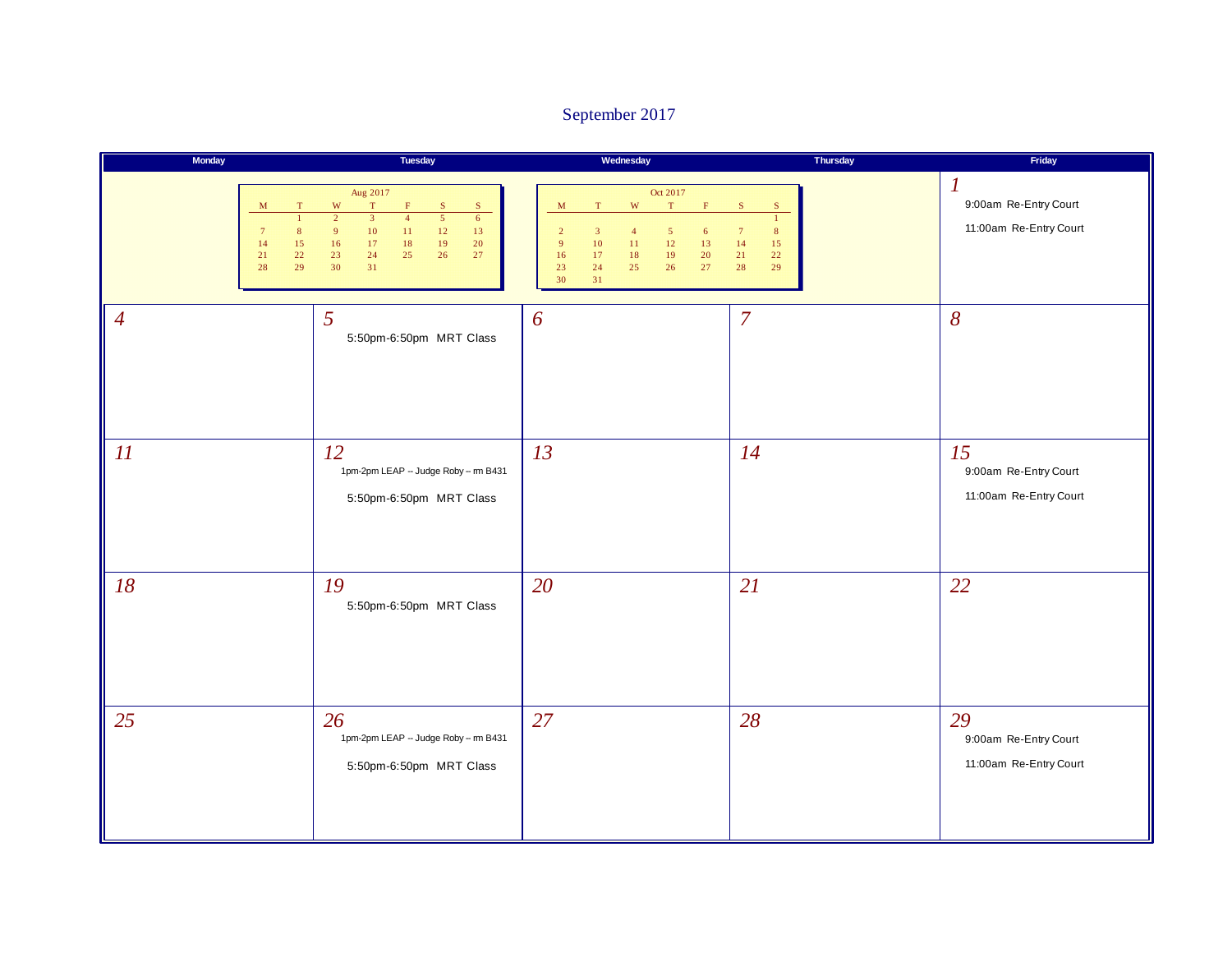### October 2017

| Monday          | Tuesday                                                               | Wednesday                                                                                                                                                                                                                                                                 | Thursday                                                                                                                                                                                            | Friday                                                                                                                                                                                                                                                                                        |
|-----------------|-----------------------------------------------------------------------|---------------------------------------------------------------------------------------------------------------------------------------------------------------------------------------------------------------------------------------------------------------------------|-----------------------------------------------------------------------------------------------------------------------------------------------------------------------------------------------------|-----------------------------------------------------------------------------------------------------------------------------------------------------------------------------------------------------------------------------------------------------------------------------------------------|
| $\overline{2}$  | $\mathfrak{Z}$<br>5:50pm-6:50pm MRT Class                             | $\overline{4}$                                                                                                                                                                                                                                                            | 5                                                                                                                                                                                                   | 6                                                                                                                                                                                                                                                                                             |
| 9               | 10<br>1pm-2pm LEAP - Judge Roby - m B431<br>5:50pm-6:50pm MRT Class   | 11                                                                                                                                                                                                                                                                        | <i>12</i>                                                                                                                                                                                           | 13<br>9:00am Re-Entry Court<br>11:00am Re-Entry Court                                                                                                                                                                                                                                         |
| 16              | 17<br>5:50pm-6:50pm MRT Class                                         | 18                                                                                                                                                                                                                                                                        | 19                                                                                                                                                                                                  | 20                                                                                                                                                                                                                                                                                            |
| 23              | 24<br>1pm-2pm LEAP -- Judge Roby -- m B431<br>5:50pm-6:50pm MRT Class | 25                                                                                                                                                                                                                                                                        | 26                                                                                                                                                                                                  | 27<br>9:00am Re-Entry Court<br>11:00am Re-Entry Court                                                                                                                                                                                                                                         |
| 30 <sup>°</sup> | 31<br>5:50pm-6:50pm MRT Class                                         | Sep 2017<br>$\mathbf W$<br>$\mathbf T$<br>$\mathbf T$<br>$\mathbf M$<br>Ë<br>$\mathbf{1}$<br>$\bf 8$<br>$5\phantom{.0}$<br>6<br>$7\phantom{.0}$<br>$\overline{4}$<br>$12\,$<br>$13$<br>14<br>$15\,$<br>11<br>19<br>$22\,$<br>20<br>21<br>18<br>27<br>28<br>29<br>25<br>26 | ${\bf S}$<br>${\bf S}$<br>$\mathbf M$<br>$\mathbf T$<br>$\overline{2}$<br>$\overline{3}$<br>9<br>10<br>6<br>$7\phantom{.0}$<br>$13\,$<br>16<br>17<br>$14$<br>23<br>20<br>24<br>21<br>30<br>27<br>28 | Nov 2017<br>$\mathbf W$<br>$\mathbf T$<br>$\mathbf F$<br>${\bf S}$<br>S<br>$\overline{2}$<br>$\overline{5}$<br>$\overline{3}$<br>$\overline{4}$<br>$\mathbf{1}$<br>9 <sup>°</sup><br>$10\,$<br>8<br>11<br>$12 \,$<br>15<br>16<br>17<br>$19\,$<br>18<br>23<br>22<br>24<br>25<br>26<br>29<br>30 |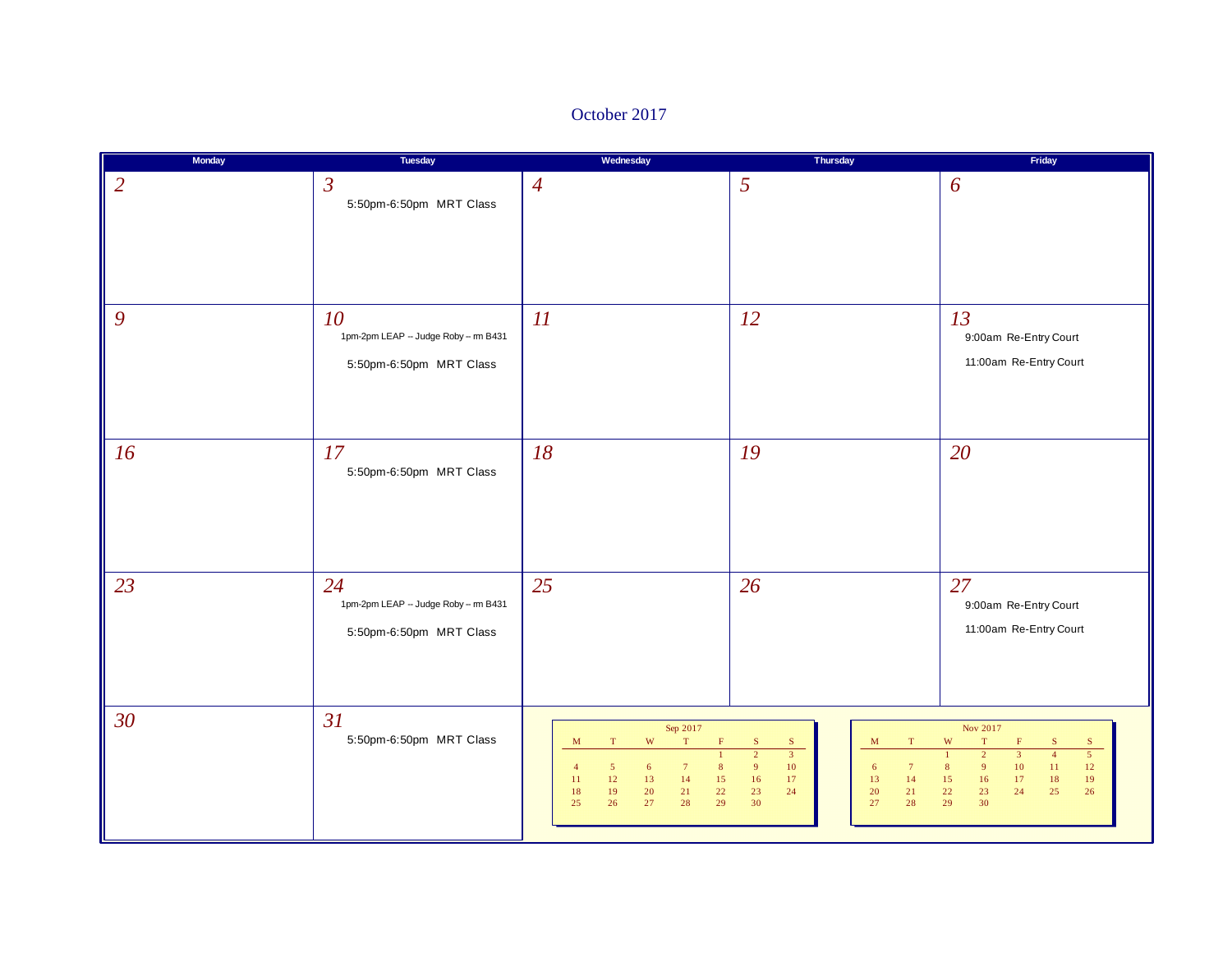### November 2017

| Monday                                                                                                                                                                   | Tuesday                                                                                                                                                                                                       | Wednesday        | Thursday       | Friday                                                |
|--------------------------------------------------------------------------------------------------------------------------------------------------------------------------|---------------------------------------------------------------------------------------------------------------------------------------------------------------------------------------------------------------|------------------|----------------|-------------------------------------------------------|
| Oct 2017<br>W T F S S<br>M T<br>8<br>5<br>6<br>15<br>13<br>14<br>10<br>11<br>12<br>9<br>22<br>21<br>18<br>19<br>20<br>16<br>17<br>25 26 27 28<br>29<br>23<br>24<br>30 31 | Dec 2017<br>$W$ T F<br>M T<br>S<br>S<br>$\overline{2}$<br>$\overline{3}$<br>10<br>8<br>6<br>15<br>12<br>13<br>14<br>16<br>17<br>11<br>22<br>23<br>24<br>18<br>19<br>20<br>21<br>27 28 29 30<br>31<br>25<br>26 | $\boldsymbol{l}$ | $\overline{2}$ | $\mathfrak{Z}$                                        |
| 6                                                                                                                                                                        | $\overline{7}$<br>5:50pm-6:50pm MRT Class                                                                                                                                                                     | 8                | 9              | 10<br>9:00am Re-Entry Court<br>11:00am Re-Entry Court |
| 13                                                                                                                                                                       | 14<br>1pm-2pm LEAP - Judge Roby -- m B431<br>5:50pm-6:50pm MRT Class                                                                                                                                          | 15               | 16             | 17                                                    |
| 20                                                                                                                                                                       | 21<br>5:50pm-6:50pm MRT Class                                                                                                                                                                                 | 22               | 23             | 24<br>9:00am Re-Entry Court<br>11:00am Re-Entry Court |
| 27                                                                                                                                                                       | 28<br>1pm-2pm LEAP - Judge Roby -- m B431<br>5:50pm-6:50pm MRT Class                                                                                                                                          | 29               | 30             |                                                       |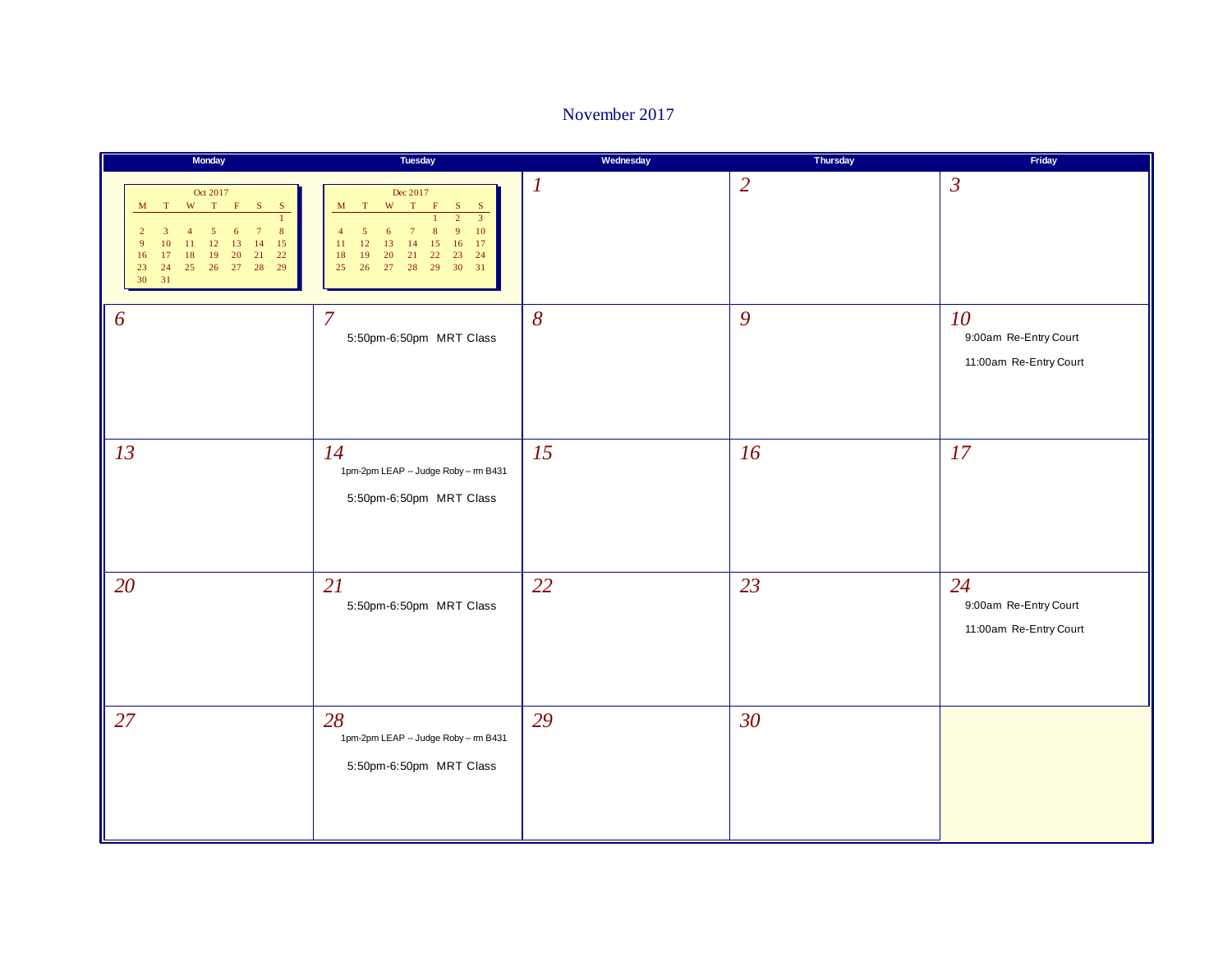### December 2017

| Monday                                                                          | Tuesday                                                                                                                                                                                                                                                                                                              | Wednesday                                                                                                                                                                                                                                                                                                          | Thursday                                                                                     | Friday                                                      |
|---------------------------------------------------------------------------------|----------------------------------------------------------------------------------------------------------------------------------------------------------------------------------------------------------------------------------------------------------------------------------------------------------------------|--------------------------------------------------------------------------------------------------------------------------------------------------------------------------------------------------------------------------------------------------------------------------------------------------------------------|----------------------------------------------------------------------------------------------|-------------------------------------------------------------|
| $_{\rm T}$<br>M<br>$7\phantom{.0}$<br>6<br>13<br>14<br>$21\,$<br>20<br>27<br>28 | Nov 2017<br>$\mathbf{W}$<br>$\mathbf T$<br>$\mathbf{F}$<br>${\bf S}$<br>${\bf S}$<br>$\overline{5}$<br>$\overline{2}$<br>$\overline{4}$<br>$\overline{3}$<br>$\mathbf{1}$<br>9 <sup>°</sup><br>$10\,$<br>$11\,$<br>$12\,$<br>$\bf 8$<br>15<br>16<br>$17\,$<br>$18\,$<br>19<br>22<br>23<br>24<br>25<br>26<br>29<br>30 | Jan 2018<br>$\mathbf W$<br>$\mathbf T$<br>$\mathbf F$<br>$\mathbf M$<br>$\mathbf T$<br>$\overline{2}$<br>$\overline{3}$<br>$\overline{4}$<br>$\overline{5}$<br>$\mathbf{1}$<br>$11\,$<br>$12\,$<br>8<br>9 <sup>°</sup><br>$10\,$<br>$18\,$<br>19<br>15<br>16<br>17<br>26<br>22<br>23<br>24<br>25<br>29<br>30<br>31 | $\mathbf S$<br>S<br>$\overline{7}$<br>$\overline{6}$<br>13<br>14<br>$20\,$<br>21<br>27<br>28 | $\boldsymbol{l}$                                            |
| $\overline{4}$                                                                  | 5<br>5:50pm-6:50pm MRT Class                                                                                                                                                                                                                                                                                         | 6                                                                                                                                                                                                                                                                                                                  | $\overline{7}$                                                                               | $\delta$<br>9:00am Re-Entry Court<br>11:00am Re-Entry Court |
| II                                                                              | 12<br>1pm-2pm LEAP - Judge Roby - m B431<br>5:50pm-6:50pm MRT Class                                                                                                                                                                                                                                                  | 13                                                                                                                                                                                                                                                                                                                 | 14                                                                                           | 15                                                          |
| 18                                                                              | 19<br>5:50pm-6:50pm MRT Class                                                                                                                                                                                                                                                                                        | 20                                                                                                                                                                                                                                                                                                                 | 21                                                                                           | 22<br>9:00am Re-Entry Court<br>11:00am Re-Entry Court       |
| 25                                                                              | 26<br>1pm-2pm LEAP - Judge Roby -- m B431<br>5:50pm-6:50pm MRT Class                                                                                                                                                                                                                                                 | 27                                                                                                                                                                                                                                                                                                                 | 28                                                                                           | 29                                                          |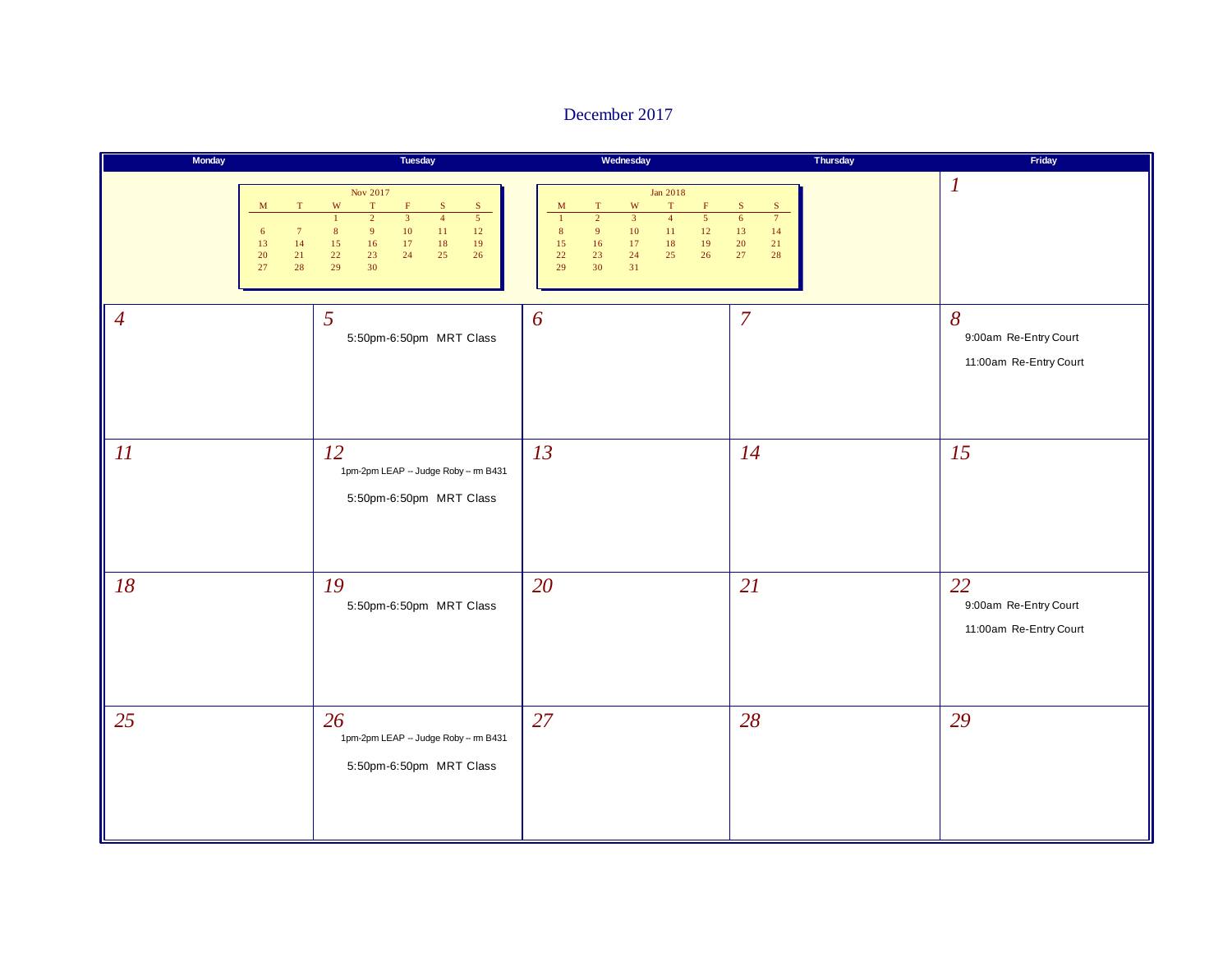## January 2018

| Monday           | Tuesday                                                              | Wednesday      | Thursday                                                                                                                                                                                                                                                                | Friday                                                                                                                                                                                                                  |
|------------------|----------------------------------------------------------------------|----------------|-------------------------------------------------------------------------------------------------------------------------------------------------------------------------------------------------------------------------------------------------------------------------|-------------------------------------------------------------------------------------------------------------------------------------------------------------------------------------------------------------------------|
| $\boldsymbol{l}$ | $\overline{2}$<br>5:50pm-6:50pm MRT Class                            | $\mathfrak{Z}$ | $\overline{4}$                                                                                                                                                                                                                                                          | 5<br>9:00am Re-Entry Court<br>11:00am Re-Entry Court                                                                                                                                                                    |
| 8                | 9<br>1pm-2pm LEAP -- Judge Roby -- m B431<br>5:50pm-6:50pm MRT Class | 10             | 11                                                                                                                                                                                                                                                                      | <i>12</i>                                                                                                                                                                                                               |
| 15               | 16<br>5:50pm-6:50pm MRT Class                                        | 17             | 18                                                                                                                                                                                                                                                                      | 19<br>9:00am Re-Entry Court<br>11:00am Re-Entry Court                                                                                                                                                                   |
| 22               | 23<br>1pm-2pm LEAP - Judge Roby -- m B431<br>5:50pm-6:50pm MRT Class | 24             | 25                                                                                                                                                                                                                                                                      | 26                                                                                                                                                                                                                      |
| 29               | 30<br>5:50pm-6:50pm MRT Class                                        | 31             | Dec 2017<br>$\mathbf{W}$<br>T<br>$\mathbf F$<br>M T<br>S<br>S<br>$\overline{3}$<br>$\mathcal{D}$<br>9<br>10<br>8<br>6<br>$7\phantom{.0}$<br>-5<br>16 17<br>14<br>15<br>12<br>13<br>11<br>21 22<br><b>20</b><br>23 24<br>19<br>18<br>30 31<br>29<br>26<br>27<br>28<br>25 | Feb 2018<br>$\mathbf{W}$<br>T<br>M T<br>$\mathbf F$<br>S<br>- S<br>$\overline{2}$<br>$\mathbf{Q}$<br>8<br>10<br>11<br>6<br>$\overline{7}$<br>15<br>13<br>14<br>16<br>17 18<br>12<br>20 21 22 23 24 25<br>19<br>26 27 28 |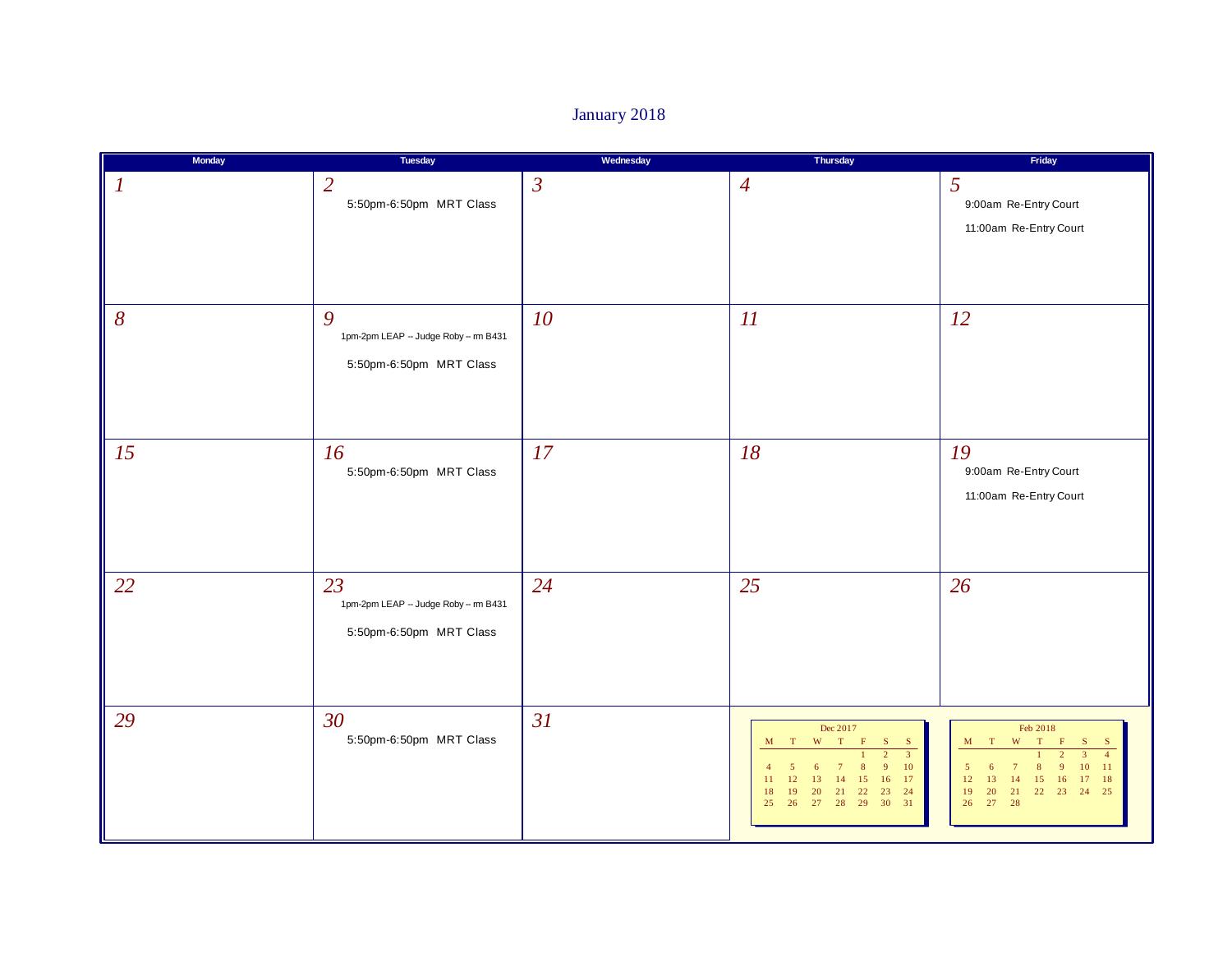## February 2018

|    | Monday                                                                                                                                                                                                                                                                                                             | Tuesday                                                                                                                                                                                                 | Wednesday                                                                                                                                                                                                                                                                                           | Thursday         | Friday                                                            |
|----|--------------------------------------------------------------------------------------------------------------------------------------------------------------------------------------------------------------------------------------------------------------------------------------------------------------------|---------------------------------------------------------------------------------------------------------------------------------------------------------------------------------------------------------|-----------------------------------------------------------------------------------------------------------------------------------------------------------------------------------------------------------------------------------------------------------------------------------------------------|------------------|-------------------------------------------------------------------|
|    | Jan 2018<br>$\mathbf{W}$<br>$\mathbf T$<br>$\mathbf F$<br>$\mathbf M$<br>$\mathbf T$<br>$\overline{3}$<br>$\overline{5}$<br>$\overline{2}$<br>$\overline{4}$<br>$\mathbf{1}$<br>9<br>$10\,$<br>$11\,$<br>$12\,$<br>$\bf 8$<br>$16$<br>17<br>$18\,$<br>19<br>15<br>$23\,$<br>22<br>24<br>25<br>26<br>29<br>30<br>31 | ${\bf S}$<br>$\mathbf S$<br>$\mathbf T$<br>$\mathbf M$<br>$6\overline{}$<br>$\overline{7}$<br>$13\,$<br>14<br>$\sqrt{5}$<br>$6\phantom{.}6$<br>20<br>12<br>21<br>13<br>27<br>19<br>20<br>28<br>26<br>27 | Mar 2018<br>$\ensuremath{\text{W}}$<br>$\mathbf T$<br>${\bf S}$<br>F<br>S<br>$\overline{3}$<br>$\overline{4}$<br>$\mathbf{1}$<br>$\overline{2}$<br>$\bf{8}$<br>10<br>$\overline{7}$<br>9 <sup>°</sup><br>$11\,$<br>14<br>17<br>15<br>16<br>18<br>21<br>22<br>23<br>24<br>25<br>28<br>29<br>30<br>31 | $\boldsymbol{l}$ | $\overline{2}$<br>9:00am Re-Entry Court<br>11:00am Re-Entry Court |
| 5  |                                                                                                                                                                                                                                                                                                                    | 6<br>5:50pm-6:50pm MRT Class                                                                                                                                                                            | $\overline{7}$                                                                                                                                                                                                                                                                                      | $\delta$         | 9                                                                 |
| 12 |                                                                                                                                                                                                                                                                                                                    | 13<br>1pm-2pm LEAP - Judge Roby -- m B431<br>5:50pm-6:50pm MRT Class                                                                                                                                    | 14                                                                                                                                                                                                                                                                                                  | 15               | 16<br>9:00am Re-Entry Court<br>11:00am Re-Entry Court             |
| 19 |                                                                                                                                                                                                                                                                                                                    | 20<br>5:50pm-6:50pm MRT Class                                                                                                                                                                           | 21                                                                                                                                                                                                                                                                                                  | 22               | 23                                                                |
| 26 |                                                                                                                                                                                                                                                                                                                    | 27<br>1pm-2pm LEAP - Judge Roby - m B431<br>5:50pm-6:50pm MRT Class                                                                                                                                     | 28                                                                                                                                                                                                                                                                                                  |                  |                                                                   |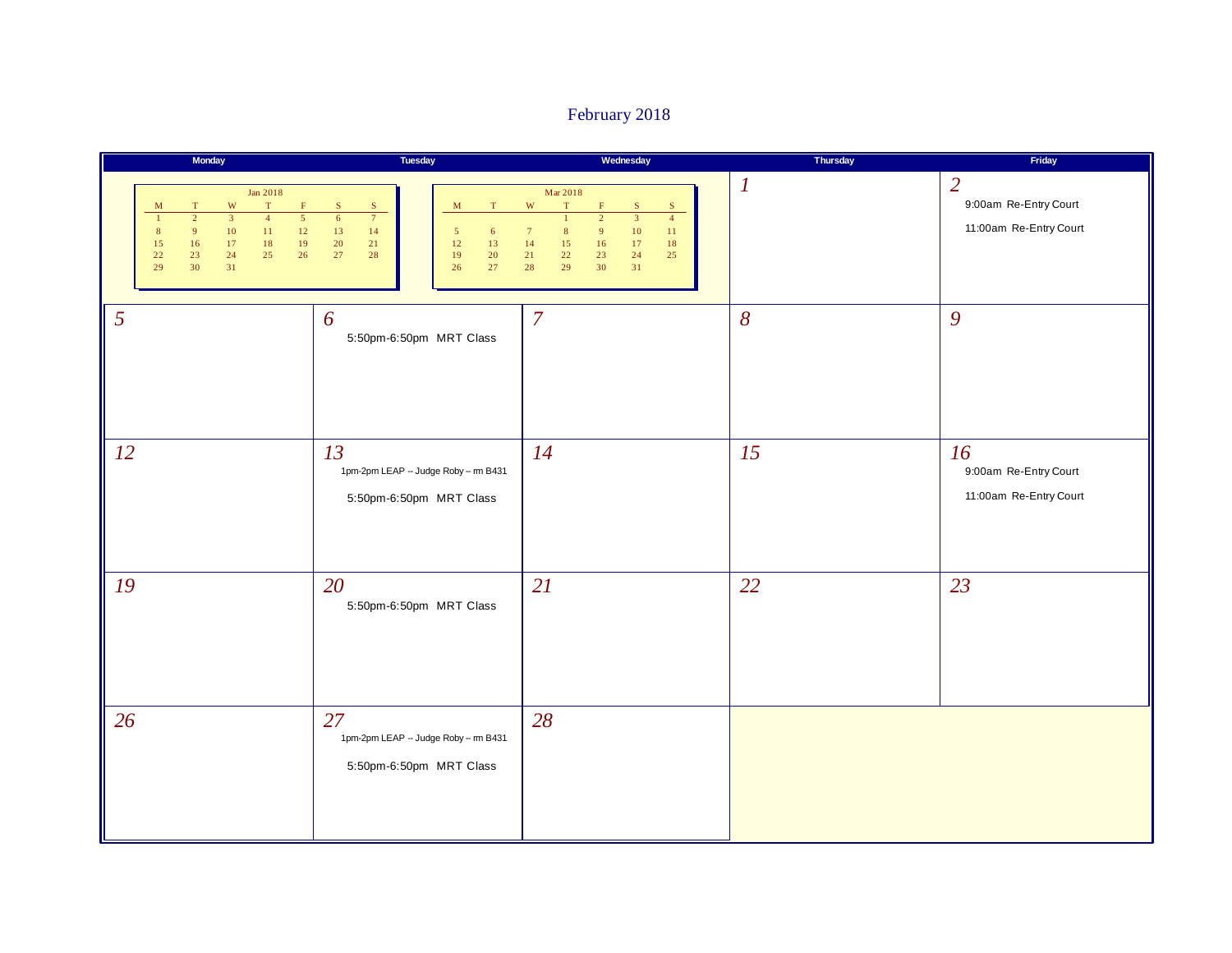#### March 2018

|                                              | Monday                                                                                                                                                                                                                 | Tuesday                                                                                                                                                                                                            | Wednesday                                                                                                                                                                                                                                                          | Thursday         | Friday                                                            |
|----------------------------------------------|------------------------------------------------------------------------------------------------------------------------------------------------------------------------------------------------------------------------|--------------------------------------------------------------------------------------------------------------------------------------------------------------------------------------------------------------------|--------------------------------------------------------------------------------------------------------------------------------------------------------------------------------------------------------------------------------------------------------------------|------------------|-------------------------------------------------------------------|
| $\mathbf{M}$<br>$\sqrt{5}$<br>12<br>19<br>26 | Feb 2018<br>$\mathbf{W}$<br>$\mathbf T$<br>$\mathbf F$<br>T<br>$\overline{2}$<br>$\mathbf{1}$<br>$7\phantom{.0}$<br>$\bf 8$<br>$\overline{9}$<br>6<br>$15\,$<br>13<br>14<br>16<br>22<br>23<br>20<br>$21\,$<br>27<br>28 | ${\bf S}$<br>${\bf S}$<br>T<br>M<br>$\overline{3}$<br>$\overline{4}$<br>$10\,$<br>$11\,$<br>$\overline{2}$<br>$\overline{3}$<br>$17\,$<br>$10\,$<br>18<br>9 <sup>°</sup><br>24<br>17<br>25<br>16<br>23<br>24<br>30 | Apr 2018<br>$\mathbf{W}$<br>$\mathbf T$<br>$\mathbf F$<br>${\bf S}$<br><sub>S</sub><br>$\mathbf{1}$<br>$\sqrt{5}$<br>$7\phantom{.0}$<br>$\overline{4}$<br>8<br>6<br>$11\,$<br>12<br>14<br>15<br>13<br>$22\,$<br>18<br>19<br>20<br>21<br>25<br>26<br>27<br>28<br>29 | $\boldsymbol{l}$ | $\overline{2}$<br>9:00am Re-Entry Court<br>11:00am Re-Entry Court |
| 5                                            |                                                                                                                                                                                                                        | 6<br>5:50pm-6:50pm MRT Class                                                                                                                                                                                       | $\overline{7}$                                                                                                                                                                                                                                                     | $\delta$         | 9                                                                 |
| 12                                           |                                                                                                                                                                                                                        | 13<br>1pm-2pm LEAP - Judge Roby -- m B431<br>5:50pm-6:50pm MRT Class                                                                                                                                               | 14                                                                                                                                                                                                                                                                 | 15               | 16<br>9:00am Re-Entry Court<br>11:00am Re-Entry Court             |
| 19                                           |                                                                                                                                                                                                                        | 20<br>5:50pm-6:50pm MRT Class                                                                                                                                                                                      | 21                                                                                                                                                                                                                                                                 | 22               | 23                                                                |
| 26                                           |                                                                                                                                                                                                                        | 27<br>1pm-2pm LEAP - Judge Roby -- m B431<br>5:50pm-6:50pm MRT Class                                                                                                                                               | 28                                                                                                                                                                                                                                                                 | 29               | 30<br>9:00am Re-Entry Court<br>11:00am Re-Entry Court             |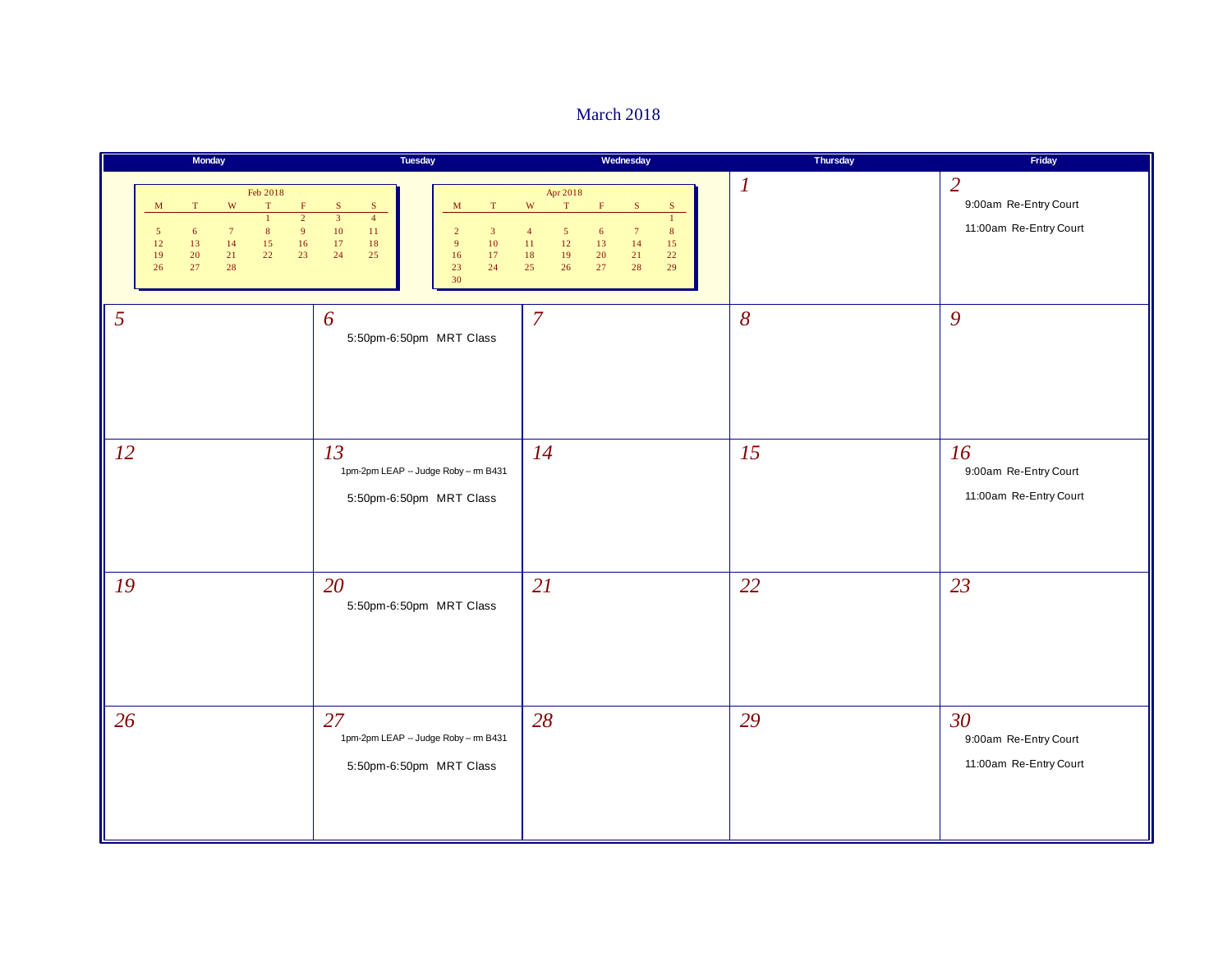| April 2018 |  |
|------------|--|
|------------|--|

| Monday         | Tuesday                                                                                       | Wednesday                                                                                                                                                                                                                                                                             | Thursday                                                                                                                                                                                                                                                              | Friday                                                                                                  |
|----------------|-----------------------------------------------------------------------------------------------|---------------------------------------------------------------------------------------------------------------------------------------------------------------------------------------------------------------------------------------------------------------------------------------|-----------------------------------------------------------------------------------------------------------------------------------------------------------------------------------------------------------------------------------------------------------------------|---------------------------------------------------------------------------------------------------------|
| $\overline{2}$ | $\mathfrak{Z}$<br>5:50pm-6:50pm MRT Class                                                     | $\overline{4}$                                                                                                                                                                                                                                                                        | 5                                                                                                                                                                                                                                                                     | 6                                                                                                       |
| 9              | 10<br>1pm-2pm LEAP - Judge Roby -- m B431<br>5:50pm-6:50pm MRT Class                          | 11                                                                                                                                                                                                                                                                                    | 12                                                                                                                                                                                                                                                                    | 13<br>9:00am Re-Entry Court<br>11:00am Re-Entry Court                                                   |
| 16             | 17<br>5:50pm-6:50pm MRT Class                                                                 | 18                                                                                                                                                                                                                                                                                    | 19                                                                                                                                                                                                                                                                    | 20                                                                                                      |
| 23             | 24<br>1pm-2pm LEAP -- Judge Roby -- m B431<br>5:50pm-6:50pm MRT Class                         | 25                                                                                                                                                                                                                                                                                    | 26                                                                                                                                                                                                                                                                    | 27<br>9:00am Re-Entry Court<br>11:00am Re-Entry Court                                                   |
| 30             | $\mathbf T$<br>M<br>$5\phantom{.0}$<br>$\epsilon$<br>$12\,$<br>$13\,$<br>19<br>20<br>27<br>26 | Mar 2018<br>W<br>$\mathbf T$<br>${\bf S}$<br>$\mathbf S$<br>$\mathbf{F}$<br>$\overline{3}$<br>$\overline{4}$<br>$\overline{2}$<br>$\mathbf{1}$<br>10<br>$\,$ 8 $\,$<br>9<br>11<br>$7\phantom{.0}$<br>14<br>15<br>16<br>17<br>18<br>24<br>21<br>22<br>23<br>25<br>29<br>30<br>31<br>28 | May 2018<br>$\ensuremath{\text{W}}$<br>$\mathbf T$<br>$\mathbf{F}$<br>M<br>T<br>$\overline{2}$<br>$\overline{3}$<br>$\mathbf{1}$<br>$\overline{4}$<br>9<br>10<br>11<br>7<br>8<br>14<br>15<br>16<br>17<br>$18\,$<br>21<br>22<br>23<br>24<br>25<br>29<br>31<br>28<br>30 | $\mathbf S$<br>$\mathbf S$<br>$\overline{5}$<br>$6\overline{6}$<br>$12\,$<br>13<br>20<br>19<br>26<br>27 |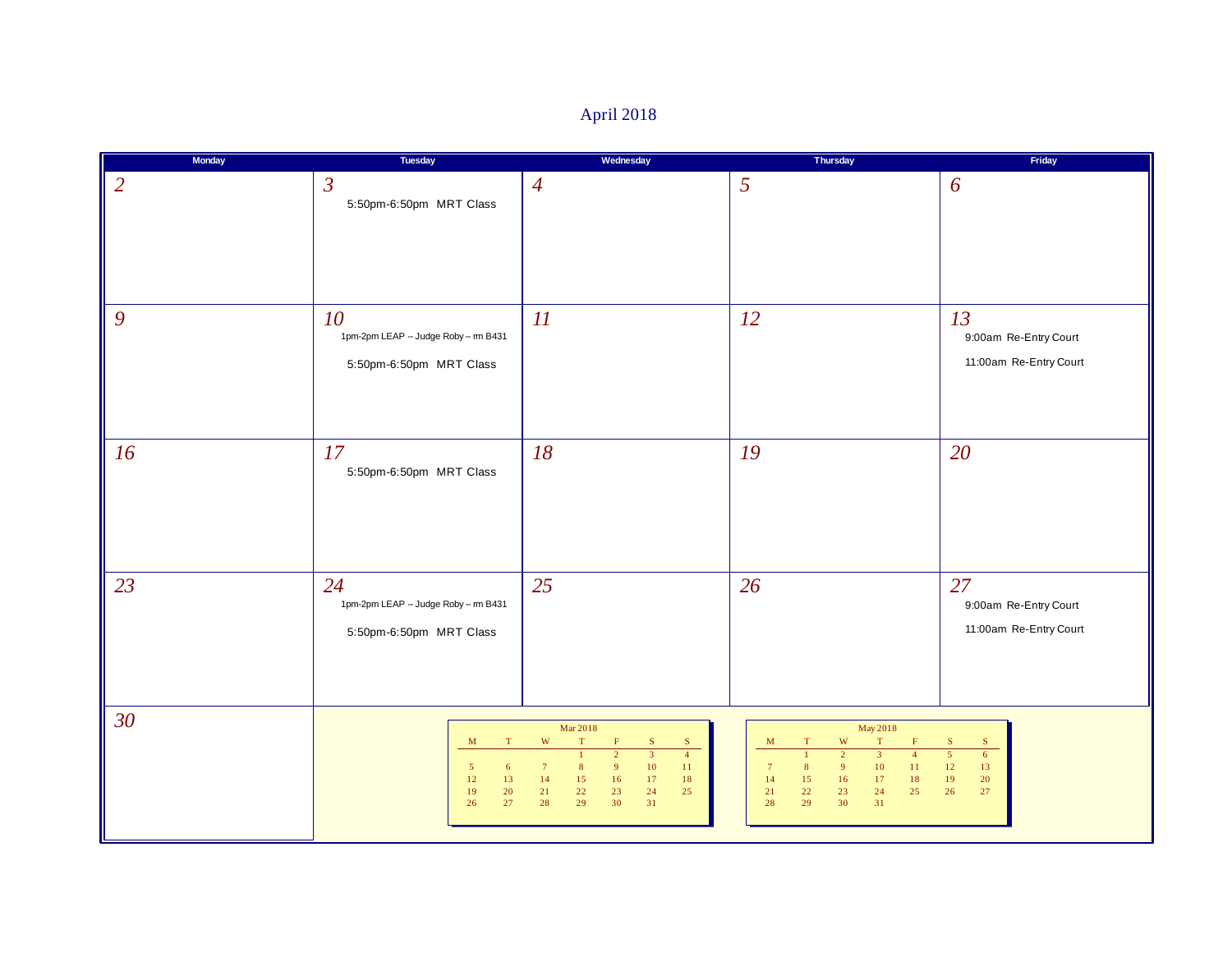# May 2018

| Monday                                                                                                                                                                                                                                                                      | Tuesday                                                              | Wednesday      | Thursday       | Friday                                                                                                                                                                                                                                                                                        |
|-----------------------------------------------------------------------------------------------------------------------------------------------------------------------------------------------------------------------------------------------------------------------------|----------------------------------------------------------------------|----------------|----------------|-----------------------------------------------------------------------------------------------------------------------------------------------------------------------------------------------------------------------------------------------------------------------------------------------|
| Apr 2018<br>$\begin{array}{cccccccccc} \mathbf{M} & \mathbf{T} & \mathbf{W} & \mathbf{T} & \mathbf{F} & \mathbf{S} & \mathbf{S} \end{array}$<br>8<br>5<br>12<br>13<br>14<br>15<br>$\mathbf Q$<br>21 22<br>19<br><b>20</b><br>16<br>18<br>24  25  26  27  28  29<br>23<br>30 | $\boldsymbol{l}$<br>5:50pm-6:50pm MRT Class                          | $\overline{2}$ | $\mathfrak{Z}$ | $\overline{4}$                                                                                                                                                                                                                                                                                |
| $\overline{7}$                                                                                                                                                                                                                                                              | 8<br>1pm-2pm LEAP -- Judge Roby -- m B431<br>5:50pm-6:50pm MRT Class | 9              | 10             | $\overline{\mathfrak{U}}$<br>9:00am Re-Entry Court<br>11:00am Re-Entry Court                                                                                                                                                                                                                  |
| 14                                                                                                                                                                                                                                                                          | 15<br>5:50pm-6:50pm MRT Class                                        | 16             | 17             | 18                                                                                                                                                                                                                                                                                            |
| 21                                                                                                                                                                                                                                                                          | 22<br>1pm-2pm LEAP - Judge Roby - m B431<br>5:50pm-6:50pm MRT Class  | 23             | 24             | 25<br>9:00am Re-Entry Court<br>11:00am Re-Entry Court                                                                                                                                                                                                                                         |
| 28                                                                                                                                                                                                                                                                          | 29<br>5:50pm-6:50pm MRT Class                                        | 30             | 31             | <b>Jun 2018</b><br>$\begin{array}{cccccc} \mathbf{M} & \mathbf{T} & \mathbf{W} & \mathbf{T} & \mathbf{F} \end{array}$<br>$S_{\parallel}$<br><sub>S</sub><br>$\overline{3}$<br>10<br>6<br>17<br>12<br>13<br>14<br>15<br>16<br>11<br>23 24<br>19<br>20<br> 21 <br>22<br>18<br>25 26 27 28 29 30 |